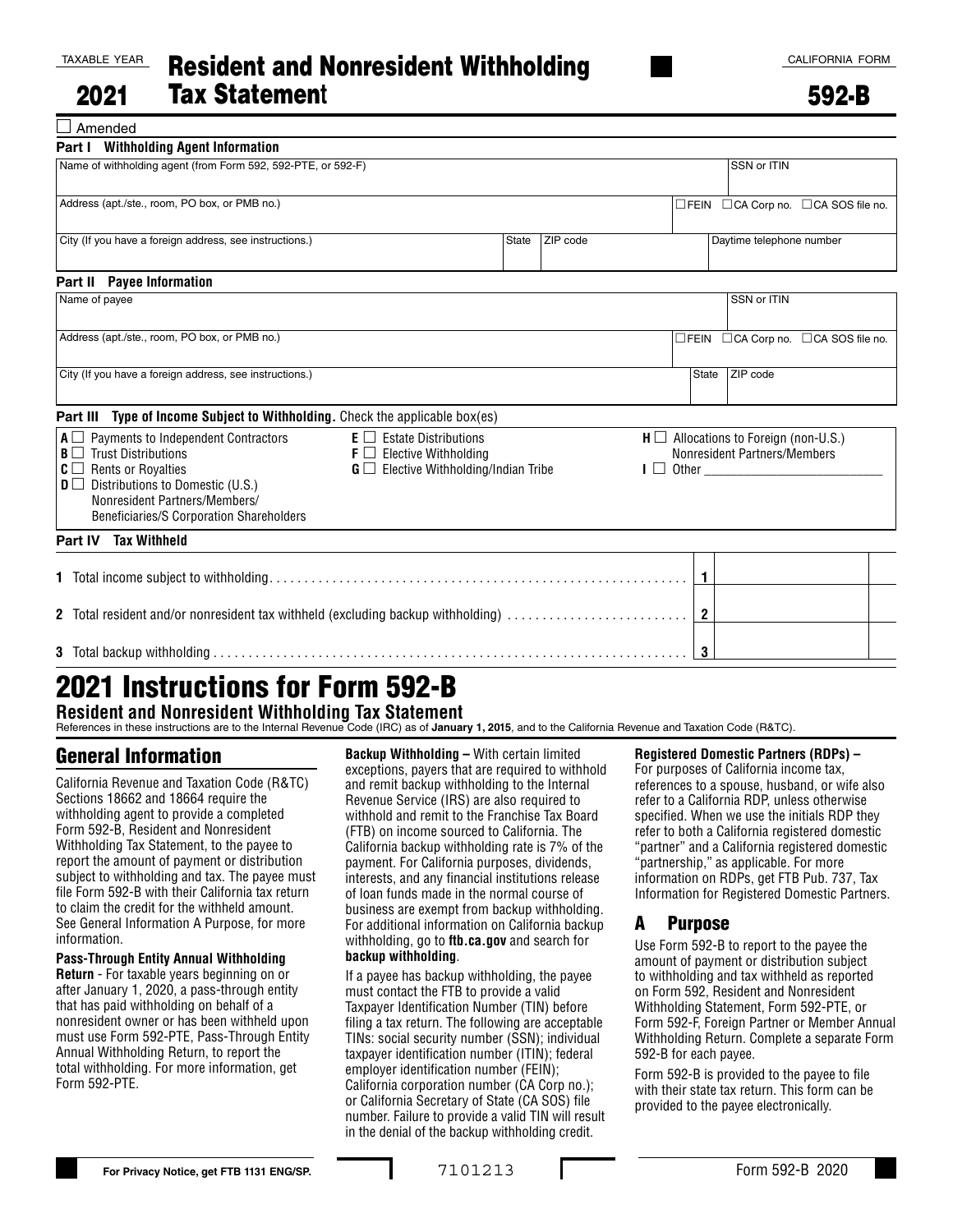For more information, go to **ftb.ca.gov** and search for **electronic 592-B requirements**. A broker can provide Form 592-B as a composite statement. For more information, go to **ftb. ca.gov** and search for **composite 592-B**.

**Do not** use Form 592-B to allocate or distribute withholding to each payee, use Form 592, Form 592-PTE, or Form 592-F.

Pass-through entities withheld upon by another entity use:

- **•** Form 592-PTE to pass through the withholding to domestic nonresident partners in a partnership, members of a limited liability company (LLC), estate or trust beneficiaries, and S corporation shareholders.
- Form 592-F to pass through the withholding to foreign (non-U.S.) partners or members.

### B Helpful Hints

- Get taxpayer identification numbers (TINs) from all payees.
- Complete all applicable fields.
- Complete all forms timely to avoid penalties.

## C Who Must Complete

Form 592-B must be completed by the withholding agent, including any person or entity who:

- **•** Has withheld on payments to residents or nonresidents.
- Has withheld backup withholding on payments to residents or nonresidents.
- Was withheld upon and must pass through the withholding credit to their pass-through entity owners.

#### **Record Keeping**

The withholding agent retains the proof of withholding for a minimum of five years and must provide it to the FTB upon request.

## D When To Complete

Form 592-B must be completed and provided to each payee by:

- **•** January 31st following the close of the calendar year for residents or nonresidents.
- February 15th following the close of the calendar year for brokers as stated in Internal Revenue Code (IRC) Section 6045.

Form 592-B must be provided to each foreign (non-U.S.) partner or member by:

- **•** The 15th day of the 3rd month following the close of the partnership's or LLC's taxable year.
- The 15th day of the 6th month following the close of the partnership's or LLC's taxable year, if all the partners in the partnership or members in the LLC are foreign.

**10-Day Notification –** When making a payment of withholding tax to the IRS under IRC Section 1446, a partnership must notify all foreign partners of their allocable shares of any IRC Section 1446 tax paid to the IRS

by the partnership. The partners use this information to adjust the amount of estimated tax that they must otherwise pay to the IRS. The notification to the foreign partners must be provided within 10 days of the payment due date, or, if paid later, the date the withholding payment is made. See Treas. Reg. Section 1.1446-3(d)(1)(i) for information that must be included in the notification and for exceptions to the notification requirement. For California withholding purposes, withholding agents should make a similar notification. No particular form is required for this notification, and it is commonly done on the statement accompanying the distribution or payment. However, the withholding agent may choose to report the tax withheld to the payee on a Form 592-B.

# E Amending Form 592-B

If an error is discovered after the withholding agent provides Form 592-B to the payee, then the withholding agent must follow the amending instructions for Form 592, Form 592-PTE, or Form 592-F and follow the steps below:

- **•** Complete a new Form 592-B using the same taxable year form as originally provided to the payee.
- Check the Amended box at the top left corner of the form.
- Provide the amended copy of Form 592-B to the payee.

## F Penalties

The withholding agent must furnish complete and correct copies of Form(s) 592-B to the payee by the due date.

If the withholding agent fails to provide complete, correct, and timely Form(s) 592-B to the payee, the penalty per Form 592-B is:

- **•** Up to \$270 for each payee statement not provided by the due date.
- \$550 or 10% of the amount required to be reported (whichever is greater), if the failure is due to intentional disregard of the requirement.

# Specific Instructions

### Instructions for Withholding Agent

**Year –** The year at the top left corner of Form 592-B represents the calendar year in which the withholding took place.

For foreign partners or foreign members, match the year at the top left corner of Form 592-B to the year that the partnership's or LLC's taxable year ended. For example, if the partnership's or LLC's taxable year ended December 31, 2020, use the 2020 Form 592-B.

**Private Mail Box (PMB) –** Include the PMB in the address field. Write "PMB" first, then the box number. Example: 111 Main Street PMB 123.

**Foreign Address –** Follow the country's practice for entering the city, county, province, state, country, and postal code, as applicable, in the appropriate boxes. **Do not** abbreviate the country name.

### Part I – Withholding Agent Information

Enter the withholding agent's name, TIN, address, and telephone number.

## Part II – Payee Information

Enter the payee's name, TIN, and address.

If the payee is a **grantor trust**, enter the individual name and SSN or ITIN of the grantor that is required to file a tax return and report the income. **Do not enter the name of the trust or trustee information.** (For tax purposes, grantor trusts are transparent. The individual grantor must report the income and claim the withholding on the individual's California tax return.)

If the payee is a **nongrantor trust**, enter the name of the trust and the trust's FEIN. **Do not enter trustee information.**

If the trust has applied for a FEIN, but it has not been received, enter "applied for" in the space for the trust's FEIN and attach a copy of the federal application to the **back** of Form 592-B. After the FEIN is received, amend Form 592-B to submit the assigned FEIN.

If the payees are married/RDP, enter only the name and SSN or ITIN of the primary spouse/RDP. However, if the payees intend to file separate California tax returns, the withholding agent should split the withholding and complete a separate Form 592-B for each spouse/RDP.

## Part III – Type of Income Subject to Withholding

Check the box(es) for the type of income subject to withholding.

## Part IV – Tax Withheld

#### **Line 1**

Enter the total income subject to withholding. **Line 2**

Enter the total resident and/or nonresident tax withheld (excluding backup withholding). The amount of tax to be withheld is computed by applying a rate of 7% on items of income subject to withholding. For foreign partners, the rate is 8.84% for corporations, 10.84% for banks and financial institutions, and 12.3% for all others.

For pass-through entities, the amount withheld is allocated to partners, members, S corporation shareholders, or beneficiaries, whether they are residents or nonresidents of California, in proportion to their ownership or beneficial interest.

#### **Line 3**

Enter the total backup withholding, if applicable.